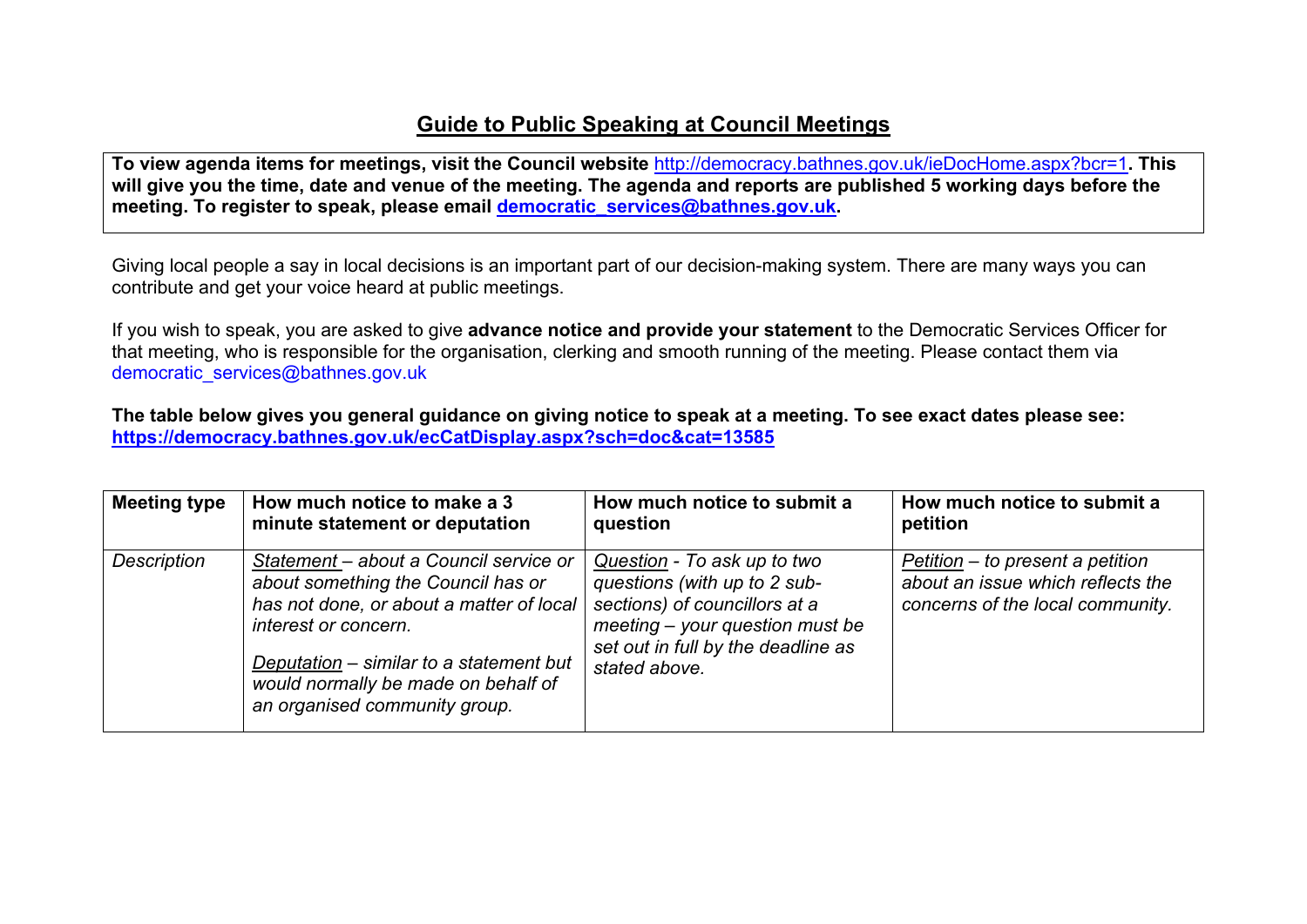| <b>Council</b>                                                              | Notice, and the text of the statement, is<br>required by no later than close of<br>business 2 clear working days before<br>the day of the meeting (i.e. Monday for<br>a Thursday meeting).<br>[Close of business is deemed to be 5pm on<br>Monday - Thursday and 4.30pm on Friday] | The deadline for receipt of<br>questions is 4 clear working days<br>before the day of the meeting.<br>[Close of business is deemed to be 5pm<br>on Monday - Thursday and 4.30pm on<br>Friday] | Notice, and the text of the<br>accompanying statement, is<br>required by no later than close of<br>business 2 clear working days<br>before the day of the meeting (i.e.<br>Monday for a Thursday meeting).<br>[Close of business is deemed to be 5pm<br>on Monday - Thursday and 4.30pm on<br>Friday] |
|-----------------------------------------------------------------------------|------------------------------------------------------------------------------------------------------------------------------------------------------------------------------------------------------------------------------------------------------------------------------------|-----------------------------------------------------------------------------------------------------------------------------------------------------------------------------------------------|-------------------------------------------------------------------------------------------------------------------------------------------------------------------------------------------------------------------------------------------------------------------------------------------------------|
| <b>Cabinet</b>                                                              | Notice, and the text of the statement, is<br>required by no later than close of<br>business 2 clear working days before<br>the day of the meeting (i.e. Monday for<br>a Thursday meeting).<br>[Close of business is deemed to be 5pm on<br>Monday - Thursday and 4.30pm on Friday] | The deadline for receipt of<br>questions is 4 clear working days<br>before the day of the meeting.<br>[Close of business is deemed to be 5pm<br>on Monday - Thursday and 4.30pm on<br>Friday] | Notice, and the text of the<br>accompanying statement, is<br>required by no later than close of<br>business 2 clear working days<br>before the day of the meeting (i.e.<br>Monday for a Thursday meeting).<br>[Close of business is deemed to be 5pm<br>on Monday - Thursday and 4.30pm on<br>Friday] |
| <b>Policy and</b><br><b>Development</b><br><b>Scrutiny</b><br><b>Panels</b> | Notice, and the text of the statement, is<br>required by no later than close of<br>business 2 clear working days before<br>the day of meeting (i.e. Monday for a<br>Thursday meeting).<br>[Close of business is deemed to be 5pm on<br>Monday - Thursday and 4.30pm on Friday]     | The deadline for receipt of<br>questions is 2 clear working days<br>before the day of the meeting.<br>[Close of business is deemed to be 5pm<br>on Monday - Thursday and 4.30pm on<br>Friday] | Notice is required by no later than<br>close of business 2 clear working<br>days before the day of the<br>meeting.<br>[Close of business is deemed to be 5pm<br>on Monday - Thursday and 4.30pm on<br>Friday]                                                                                         |
| <b>Regulatory</b>                                                           | Notice is required by no later than<br>close of business 2 clear working                                                                                                                                                                                                           | The deadline for receipt of<br>questions is 2 clear working days                                                                                                                              | Notice is required by no later than<br>close of business 2 clear working                                                                                                                                                                                                                              |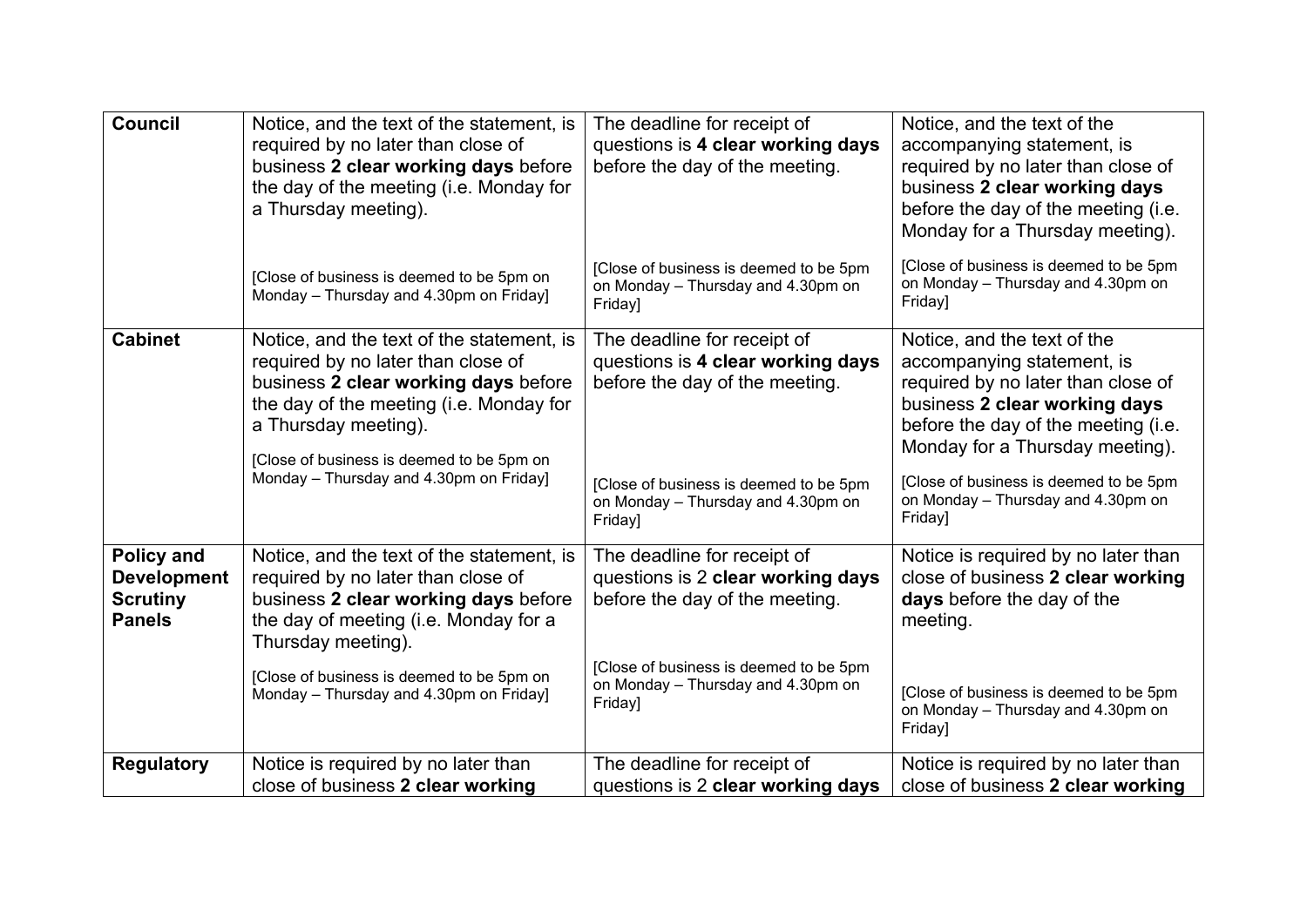| <b>Committees</b> | <b>days</b> before the day of the meeting<br>(i.e. on Monday for a Thursday<br>meeting, on Wednesday for a Monday<br>meeting and on Friday for a<br>Wednesday meeting).                                 | before the day of the meeting.                                                          | days before the day of the<br>meeting.                                                  |
|-------------------|---------------------------------------------------------------------------------------------------------------------------------------------------------------------------------------------------------|-----------------------------------------------------------------------------------------|-----------------------------------------------------------------------------------------|
|                   | Note - please refer to the relevant Democratic<br>Services Officer regarding Planning<br>Committee, Licensing Sub-Committee & Avon<br>Pension Fund Committee as they have specific<br>speaking schemes. | [Close of business is deemed to be 5pm<br>on Monday - Thursday and 4.30pm on<br>Friday] | [Close of business is deemed to be 5pm<br>on Monday - Thursday and 4.30pm on<br>Friday] |

There is an overall limit of one hour (which can be varied at the Chair's discretion) for submissions from the public to Council, Cabinet and Scrutiny Panels.

A submission may be allowed at shorter notice only at the sole discretion of the Chair of the meeting. Normally, there will be no debate with you about what you say. However, providing you have no objection, Councillors may ask questions about your submission solely for clarification. Once you have spoken, you can leave the meeting at any time, but you are also free to wait and listen to the ensuing discussion or decision. The meeting will decide on the most appropriate course of action regarding your submission.

**Who can speak?** Anyone who is a resident in the area covered by the authority - Anyone who has a business operating in the area covered by the authority - Employees of the Council who wish to make submissions as private citizens (not related to issues connected with their employment).

**Support for the public and access for those with disabilities -** The prospect of speaking at a formal meeting may be daunting to some people. If you have any concerns or questions, do ask the Democratic Services officer for advice and support. Councillors and officers at the meeting will treat members of the public politely and with respect. Similarly, it is expected that the public will make any submissions courteously. If you have any particular needs to enable you to access the meeting and speak, then please